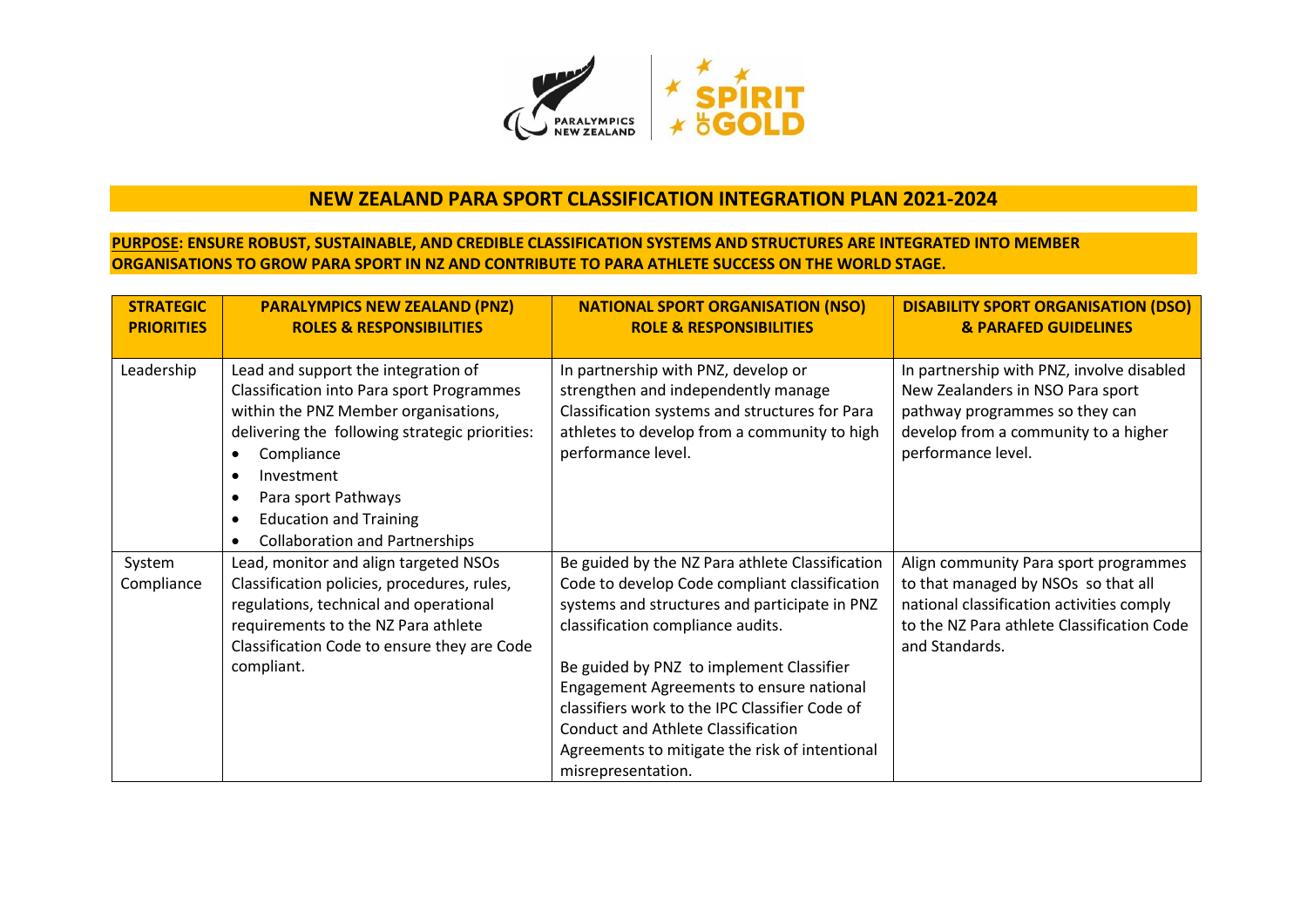

| Investment             | Work with funders to direct investment to<br>ensure classification systems and structures<br>are integrated into the Para sport pathway<br>programmes of our PNZ Members.<br>Based on classification system and structure<br>capability, this should include a four-year<br>core Investment into targeted Member Para<br>sport pathway programmes                                                                                                                                                                                                                                      | Be supported by HPSNZ and other revenue<br>investment for targeted Member NSO<br>Classification outcomes.                                                                                                                                                                                                                                                                                                                                                                                                                                                                                                                      | Be supported by Sport NZ investment and<br>other revenues to develop community-<br>based Para sport opportunities.                                                                                                                                                                                                                                                                                                                                                                                                                                                                            |
|------------------------|----------------------------------------------------------------------------------------------------------------------------------------------------------------------------------------------------------------------------------------------------------------------------------------------------------------------------------------------------------------------------------------------------------------------------------------------------------------------------------------------------------------------------------------------------------------------------------------|--------------------------------------------------------------------------------------------------------------------------------------------------------------------------------------------------------------------------------------------------------------------------------------------------------------------------------------------------------------------------------------------------------------------------------------------------------------------------------------------------------------------------------------------------------------------------------------------------------------------------------|-----------------------------------------------------------------------------------------------------------------------------------------------------------------------------------------------------------------------------------------------------------------------------------------------------------------------------------------------------------------------------------------------------------------------------------------------------------------------------------------------------------------------------------------------------------------------------------------------|
| Para sport<br>Pathways | Support regional and national Member<br>organisations to ensure Classification drives<br>all Para sport pathway programmes<br>enabling more disabled New Zealanders the<br>opportunity to participate and develop in a<br>Para sport.<br>Guide Member NSOs to implement quality<br>and Code compliant classification activities<br>and support systems leading up to, during<br>and after national and international<br>classification opportunities.<br>Partner with NSOs to ensure classification<br>criteria is met for athletes seeking<br>representation at the Paralympic Games. | Be led and supported by PNZ to manage and<br>implement systematic and coordinated<br>national Para sport classification activities<br>within a quality environment. This should<br>include:<br>early identification of athlete eligibility<br>and allocation of provisional classifications<br>conduction of national classifications<br>management of classification reviews,<br>protests and appeals.<br>the secure management and maintenance<br>of athlete classification data and<br>database.<br>identification, preparation, and support of<br>$\bullet$<br>targeted Para athletes for international<br>classification. | Provide fundamental sport activities for<br>athletes to explore and become engaged<br>in Para sport.<br>Manage Para sport eligibility classification<br>activities, in a coordinated and systematic<br>way, within a quality environment.<br>In partnership with PNZ or the relevant<br>NSO, facilitate classification<br>opportunities for emerging Para sport<br>athletes to support and optimise their<br>development and preparation for<br>competition.<br>Facilitate the connection of emerging<br>Para sport athletes to targeted NSOs for<br>ongoing participation and or competition |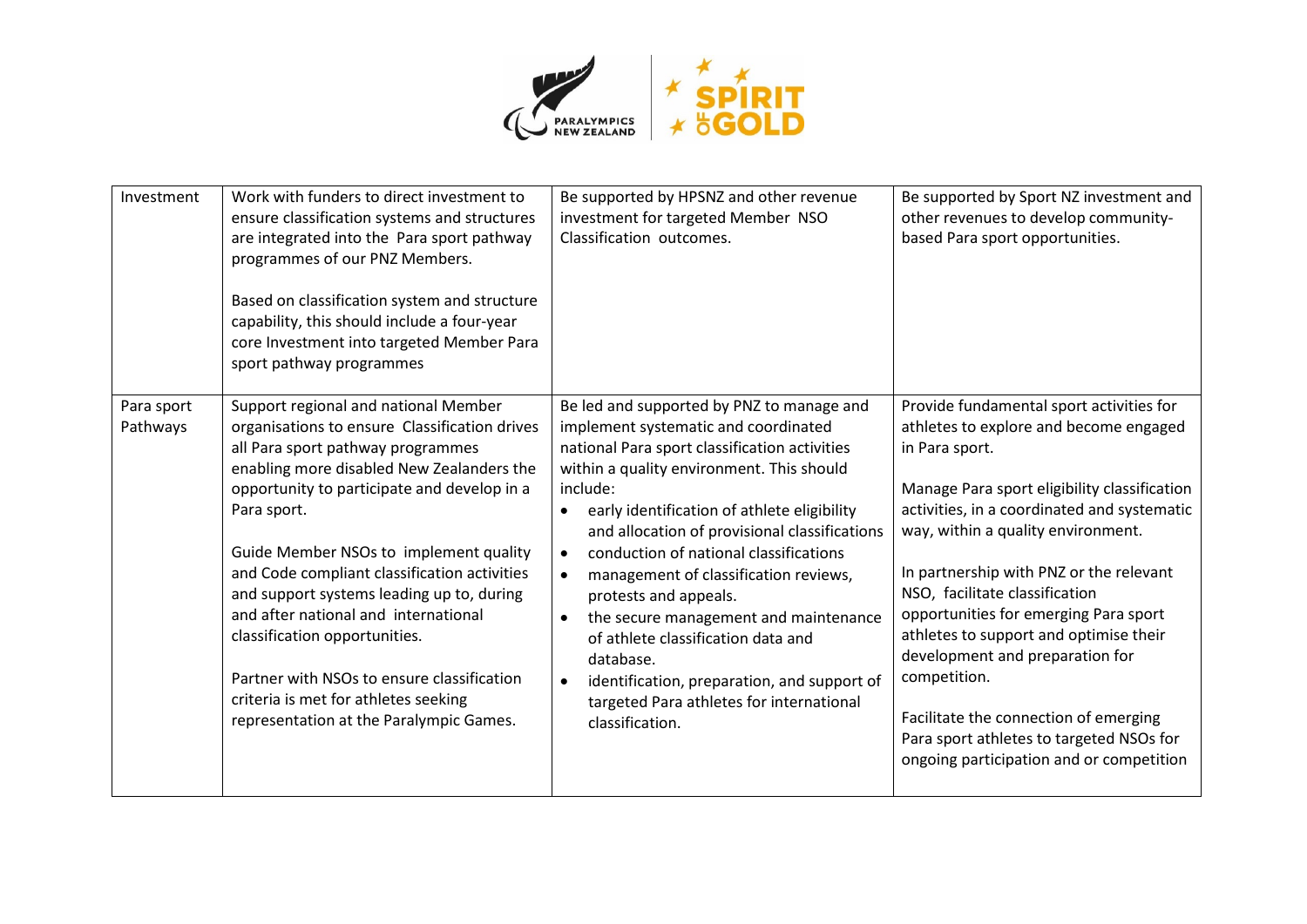

|                           | Support NSOs to provide international<br>classification opportunities at sanctioned<br>events in New Zealand.                                                                                                                                                                                                                                                                                                                                                                                                                                                                                                                                                                                                                                                                                                                                                                                                    |                                                                                                                                                                                                                                                                                                                                                                                                                                                                                                                                                                                                                                                                | opportunities at local, regional, and<br>National level.                                                                                                                                                                                                       |
|---------------------------|------------------------------------------------------------------------------------------------------------------------------------------------------------------------------------------------------------------------------------------------------------------------------------------------------------------------------------------------------------------------------------------------------------------------------------------------------------------------------------------------------------------------------------------------------------------------------------------------------------------------------------------------------------------------------------------------------------------------------------------------------------------------------------------------------------------------------------------------------------------------------------------------------------------|----------------------------------------------------------------------------------------------------------------------------------------------------------------------------------------------------------------------------------------------------------------------------------------------------------------------------------------------------------------------------------------------------------------------------------------------------------------------------------------------------------------------------------------------------------------------------------------------------------------------------------------------------------------|----------------------------------------------------------------------------------------------------------------------------------------------------------------------------------------------------------------------------------------------------------------|
| Education<br>and Training | Lead the development and implementation<br>of new and updated Classification awareness<br>resources for all sport organisations and<br>disabled New Zealanders via the PNZ<br>website, media, and other educational<br>platforms/avenues.<br>Design and develop educational resources to<br>support the capabilities of coaches, support<br>personnel, staff, and other key Para sport<br>leaders within member organisations.<br>Lead and support member NSOs to enable<br>sport specific classifiers to be nationally<br>trained, retained, and supported to achieve<br>international status.<br>PNZ to provide a model classifier toolkit to<br>support national classification activities.<br>Organise a biennial national Para sport lead<br>classifiers forum for opportunities to<br>network, share resources, best practice<br>models, and discuss national and<br>international classification matters. | Implement and utilise PNZ and international<br>federation classification resources for the<br>development of the organisation's classifiers,<br>coaches, programme directors, HPSNZ staff<br>and support personnel, parents, schools, and<br>event organisers.<br>Make opportunities available for the training<br>of national classifiers, foster and encourage<br>classifiers to become international classifiers,<br>course facilitators, classification advisory<br>group members and other international<br>classification portfolios.<br>Para athletes to have athlete agreements to<br>ensure Athlete Classification Code of Conduct<br>is agreed upon. | Facilitate the use of PNZ classification<br>awareness resources by disabled New<br>Zealanders, families, community coaches,<br>and clubs to improve their<br>understanding and knowledge of Para<br>sport pathway programmes and Para<br>sport classification. |